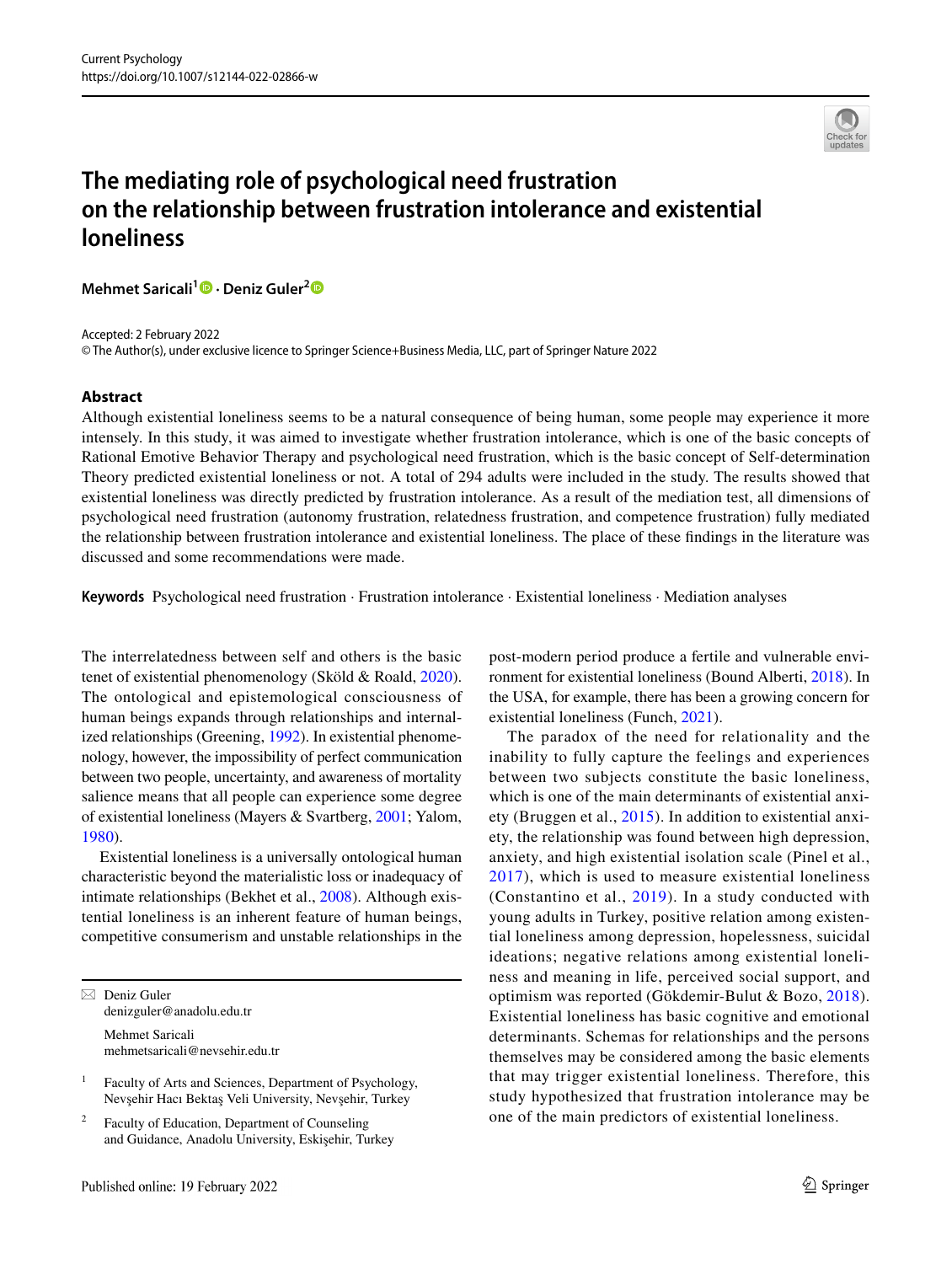## **Frustration Intolerance**

Frustration intolerance describes the rigid demands for gratifcation and comfort as well as the vulnerability of the ego depending on social approval and perfect well-being (Harrington, [2005](#page-7-4)). Based on Rational Emotive Behavior Therapy (REBT), frustration intolerance is shaped around the belief that external reality will never be tolerated if it does not fully comply with personal demands (Harrington, [2011](#page-7-5)). Frustration intolerance-related beliefs are mostly self-imposed (DiGiuseppe, [2011\)](#page-6-6). The rigidity or fexibility of this kind of belief is the main determinant of low/high frustration intolerance (Dryden & David, [2008](#page-6-7)).

In REBT, frustration intolerance is considered to be the underlying cause of many psychological difficulties (Harrington, [2006\)](#page-7-6). Setting strict and high cognitive standards is one of the prominent causes of dysfunctional outcomes. In a study conducted with this philosophy, the mediating role of frustration intolerance in the relationship between maladaptive perfectionism and dysphoria was demonstrated (Stanković et al., [2015](#page-7-7)). A similar line of reasoning, the mediating role of frustration intolerance in the relationship between maternal control and school learned helplessness was revealed (Filippello et al., [2018\)](#page-6-8). Rigid personal standards may also trigger avoidance behavior. For example, in a study, a positive relationship was found between discomfort intolerance and procrastination (Uzun-Ozer et al., [2012\)](#page-7-8). Subsequent research showed that high frustration tolerance is associated with high well-being (Efstathiou, [2013\)](#page-6-9). In another study, the relationship of four subscales of frustration intolerance with maladaptive results was examined in a clinical sample. Results demonstrated that anger was predicted by entitlement, anxiety by emotional intolerance, and depressive mood by discomfort intolerance (Stanković & Vukosavljević-Gvozden, [2011](#page-7-9)). In a non-clinical sample also, it was reported that there was a high correlation among emotional intolerances subscales and anxiety as well as depression, among discomfort intolerance entitlement sub-scales and anger (Filippello et al., [2014\)](#page-6-10).

Frustration intolerance can emerge through meta-schemas formed in relationships. Frustration intolerance is also an important determinant of the psychological need frustration in existential and relational dialogue. Therefore, this study has aimed to examine the mediating role of psychological need frustration in the relationship between frustration intolerance and existential loneliness.

## **Psychological Need Frustration**

Psychological need satisfaction and frustration is a basic motivation model philosophically put forward within the scope of Self-determination Theory (SDT) based on the

propositions of the humanistic theory. In SDT, it is argued that whereas one has a growth motivation under supportive conditions and may develop vulnerability in a controlling and critical environment (Deci & Ryan, [1985;](#page-6-11) Ryan & Deci, [2000;](#page-7-10) Vansteenkiste & Ryan, [2013](#page-7-11))., it has been empirically demonstrated that in SDT, instead of dichotomous separation of motivation as autonomy and heteronomy human motivation can continue with diferent combinations of these two motivations (Ryan & Deci, [2006](#page-7-12)). The fulfllment or frustration of three basic psychological needs which are autonomy, competence, and relatedness, as well as the shift from controlled to autonomy within the continuum of motivation is considered a key determinant of psychological functioning (Deci & Ryan, [2008](#page-6-12)).

Psychological need satisfaction and frustration are not mutually exclusive phenomena. In other words, low psychological need satisfaction does not mean high need frustration (Davis & Turner, [2020](#page-6-13)). Accordingly, for example, need satisfaction and frustration were found to uniquely predict well-being (Heissel et al., [2018\)](#page-7-13) and depressive symptomology (Chen et al., [2015;](#page-6-14) Nishimura & Suzuki, [2016\)](#page-7-14). Further, need frustration was found to uniquely predict poor sleep quality in patients with chronic fatigue (Campbell et al., [2018](#page-6-15)), depressive and physical symptoms in athletes (Bartholomew et al., [2011](#page-6-16)), relatedness frustration predicted negative afect in the children (Schmidt et al., [2020](#page-7-15)). Based on given fndings, it was expected in this study that need frustration can predict uniquely existential loneliness in cultures where relative relationships are intertwined.

# **The Current Study**

Existential loneliness is generally an area of underresearch and has been rarely explored in cultures where the collective self-construal predominates (Chung et al., [2020;](#page-6-17) Park & Pinel, [2020\)](#page-7-16). To the best of our knowledge, this is the frst research to discuss that existential loneliness can emerge as a result of basic psychological need frustration originated from frustration intolerance related cognitions. it was considered that Autonomy frustration is related to sense of pressure, Relatedness frustration sense of social alienation and competence frustration sense of inefectiveness, failure as well as helplessness (Vansteenkiste et al., [2020\)](#page-8-1). Considering the above defnition, in cultures with a greater sense of collective self, rejection in relationships, perceptions of power and boundaries are crucial in terms of existential loneliness. Although a study found a high sense of collective self-construal and low perception of existential isolation (Park & Pinel, [2020](#page-7-16)), the main argument of this research is that frustration of basic psychological needs is a main explanatory factor for existential loneliness, even in cultures where collective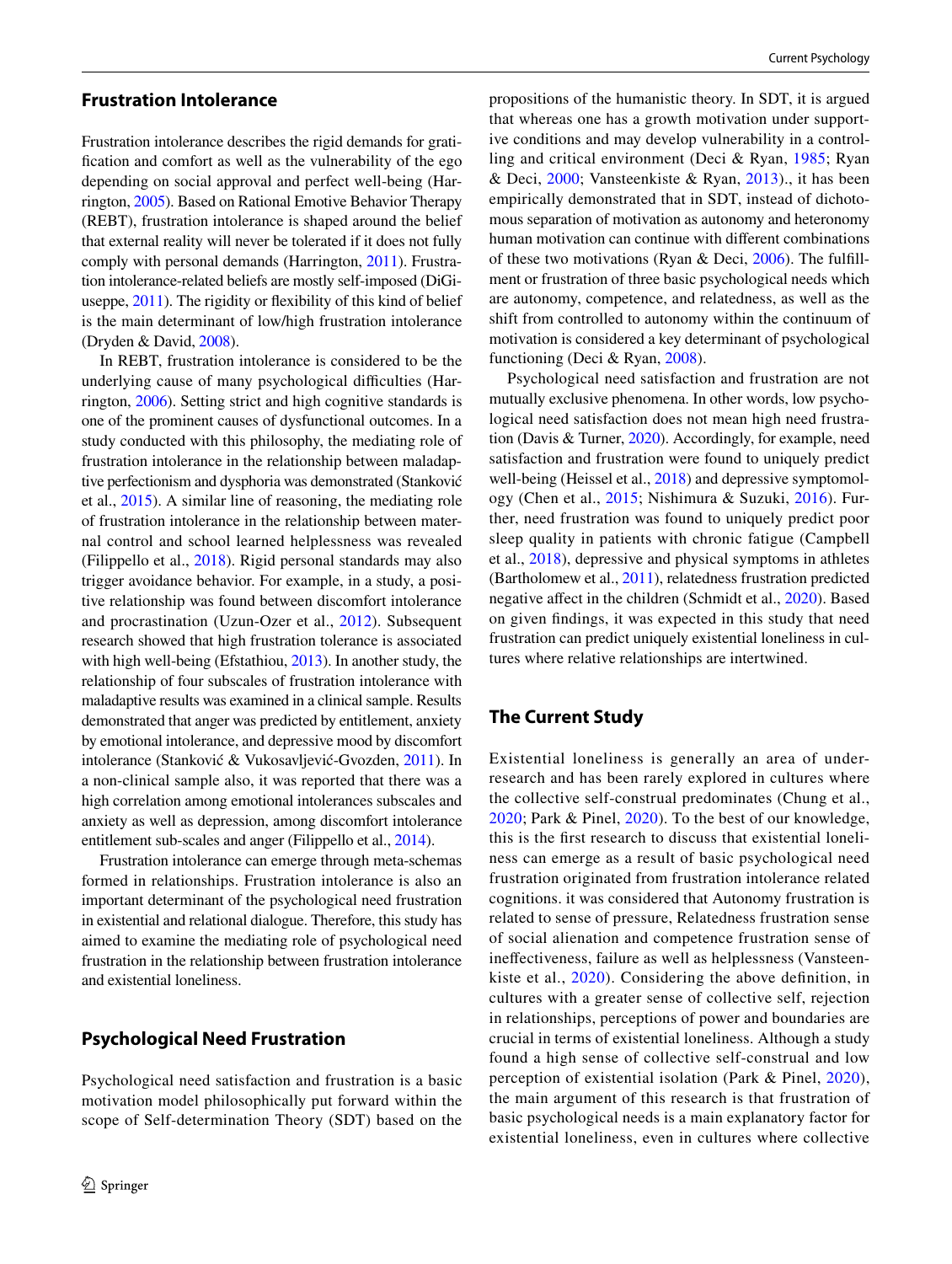self-construal is relatively high. In situations where social control is high, which may be relatively high in collective cultures, authenticity is considered crucial in terms of basic psychological need satisfaction (Ryan & Ryan, [2019\)](#page-7-17). People with a high perception of existential loneliness may also feel inauthentic and indecisive (Long et al., [2021](#page-7-18)). Accordingly, high perfectionism and high need frustration (Boone et al., [2014](#page-6-18)), as well as low frustration intolerance (Stanković et al., [2015](#page-7-7)), and high frustration intolerance and high fourishing (Ruiz-Ortega et al., [2021\)](#page-7-19) were found to be correlated. Hence, frustration intolerance, which conceptualizes perfectionist and vulnerable cognitions towards relationships and achievement, is expected to predict need frustration.

Theoretically, emphasis on self-awareness, unconditional acceptance of the self, and confrontation without distorting external reality in RET overlap with existential approaches (Ward, [2011\)](#page-8-2). Existential loneliness is a construct with cognitive and afective components, which occurs as a result of the individual's realization their own fnitude (Ettema et al., [2010\)](#page-6-19). With the awareness of fnitude, frustration intolerance, a fundamental irrational belief, may appear, consistent with the basic premises of RET. Moreover, relationships, one of the basic concepts of existential well-being (Hofman et al., [2015\)](#page-7-20) may be adversely efected by frustration intolerance-related beliefs. Frustration intolerance may positively efect need frustration that is shaped by relationships. At the same time, it may increase existential loneliness through need frustration. Arguably, frustration intolerance-based cognition may damage relationships by being the focus of psychological needs. The need for competence, autonomy and relatedness which are the main determinants of living a meaningful as well as psychologically rich life (Oishi & Westgate, [2021](#page-7-21)) may also trigger existential loneliness. As a consequence of intra-fusion, excessive dependence on relationships and the pursuit of constant afrmation for others may bust existential loneliness (Davidov et al., [2021](#page-6-20)).

Although existential loneliness is an inevitable condition for an entity conscious of fnitude, it has been stated that there is a very limited number of researches on this subject (Helm, [2019\)](#page-7-22). In addition, it was considered that the fear of Covid-19 may confound efect in terms of existential loneliness, as the Covid-19 pandemic causes mortality to be more salience and strict rules are applied to restrict interpersonal contact in the pandemic. Mortality-based anxiety is the main reason behind existential loneliness e.g. (van Tilburg, [2021](#page-7-23)). Moreover, although physical loneliness is low, it is theoretically suggested that existential and emotional loneliness may be experienced more deeply in socially embedded cultures in the case of rigid relational and social norms and the perception of deviation from these norms (Heu et al., [2021](#page-7-24)). Therefore, in this under-research area, testing the following hypotheses was found worth investigating:

*Hypothesis 1:* Frustration intolerance predicts existential loneliness directly.

*Hypothesis 2:* Frustration intolerance predicts existential loneliness through autonomy frustration which is the dimension of psychological need frustration.

*Hypothesis 3:* Frustration intolerance predicts existential loneliness through competence frustration which is the dimension of psychological need frustration.

*Hypothesis 4:* Frustration intolerance predicts existential loneliness through relatedness frustration which is the dimension of psychological need frustration.

# **Method**

This descriptive study was conducted cross-sectional with online volunteer participants. A mediation test was applied within the scope of the research purpose. Considering the possible confounding efect of the current covid-19 pandemic on existential loneliness, the fear of Covid-19 and the age were included in the mediation model as a covariate.

#### **Participants and Procedure**

The research was carried out with volunteer Turkish adults using online data collection methods. All stages of the study were reviewed by the Nevşehir Hacı Bektaş Veli University Scientifc Research and Ethical Board (Protocol Number: E.9753, Date: 14.05.2020). The online questionnaire link arranged was delivered to the participants by the researchers using social media and e-mail groups. Participants frst read the informed consent form and pointed out that they voluntarily participated in the further parts. A total of 313 people participated in the study. In the preliminary analyzes, 19 outliers data ( $\chi^2_{(4)}$  = 18.47, *p* = .001) were excluded and the fnal analyzes were carried out with the remaining 294 participants. Hence, the participants of the study consisted of 294 (175 females, 119 males) aged between 18 and 65 (*M*=29.32, *SD*=7.65).

#### **Measures**

#### **The Frustration Discomfort Scale**

The Frustration Discomfort Scale (FDS) is a five-point Likert-type scale developed by Harrington [\(2005\)](#page-7-4) to determine the level of frustration intolerance. FDS was adapted to Turkish by Uzun-Ozer et al. [\(2012](#page-7-8)). Turkish FDS consists of 24 items with four subscales: Discomfort intolerance (e.g. "*I need the easiest way around a problem; I can't stand making a hard time of it*.", Emotional intolerance (e.g. "*I can't bear to feel that I am losing my mind*"), Achievement intolerance (e.g. "*I can't stand being prevented from achieving my full*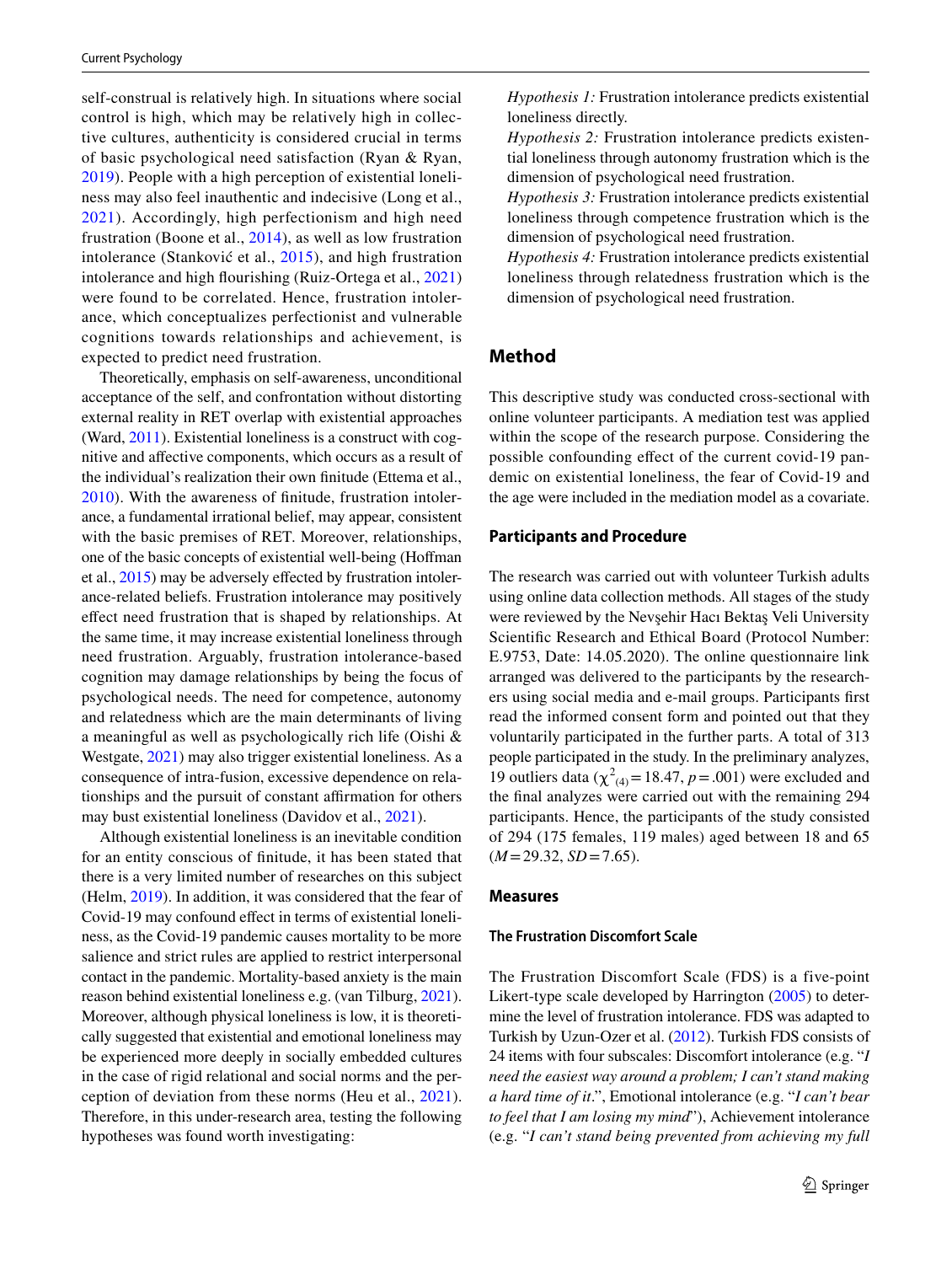*potential*"), and Entitlement intolerance (e.g. *I can't stand it if people act against my wishes*"). The scale is scored between 24 and 120, and high scores indicate low frustration intolerance. The internal consistency coefficient of the scale was calculated as .86, and the test-retest coefficient as .70. In the present study, Cronbach's alpha coefficient was determined as .94.

## **Basic Psychological Needs Satisfaction and Frustration Scale**

Basic Psychological Needs Satisfaction and Frustration Scale (BPNSFS) was developed to assess psychological need satisfaction as well as need frustration (Chen et al., [2015](#page-6-14)). The scale was adapted to Turkish by Selvi and Bozo ([2020](#page-7-25)). The scale consists of 24 items and six subscales. Three of the subscales (Autonomy Satisfaction, Competence Satisfaction, and Relatedness Satisfaction) target the level of satisfaction of psychological needs, the other three are [Autonomy Frustration (e.g. "*I feel pressured to do too many things*"), Competence Frustration (e.g. "*I feel insecure about my abilities*"), and Relatedness Frustration (e.g. "*I feel excluded from the group I want to belong to*")] measure the level of frustration. Three subscales measuring psychological need frustration were used in this study. Cronbach's alpha internal consistency coefficients of the scale dimensions were obtained as .74 for autonomy frustration, .79 for competence frustration, and .84 for relatedness frustration. In the present study, internal consistency coefficients were calculated as .77, .76, and .79, respectively.

#### **Existential Loneliness Questionnaire**

Existential Loneliness Questionnaire (ELQ) is a six-point Likert type developed to assess existential loneliness (Mayers et al., [2002](#page-7-26)). Although the questionnaire was originally developed with HIV-infected participants, the Turkish adaptation study was carried out in a large non-clinical sample (Gökdemir-Bulut & Bozo, [2018\)](#page-6-5). The Turkish version consists of 20 items and three subscales: Loneliness in Social Ties (e.g. "*I have had trouble fnding people I can talk to*"), Loneliness in Close Relationships (e.g. "*If I had the right relationship, I would never feel alone"*), and Finding Meaning in Life. (e.g. "*The universe is full of meaning"*). The ELQ is scored between 20 and 120, and high scores indicate a high perception of existential loneliness. Cronbach's alpha internal consistency coefficients were calculated as  $.80$ for fnding meaning in life, .85 for loneliness in social ties, and .70 for loneliness in close relationships. In the current study, Cronbach's alpha coefficients were .82, .79, and .85 for, respectively, and .92 for the total scale.

#### **The Fear of COVID‑19 Scale**

Fear of Covid-19 scale (FCVS-19) is developed to assess individuals' fears associated with COVID-19 disease (Ahorsu et al., [2020](#page-6-21)). The scale consists of seven items (e.g. "*It makes me uncomfortable to think about COVID-19*" ) which were answered using ranging from 1 ("strongly disagree") to 5 ("strongly agree"). In this study, the Turkish version of FCVS-19 (Satici et al., [2020](#page-7-27)) was used. In the adaptation study of the FCVS-19, CFA analyses showed that the scale had a good fit to the data  $(\chi^2_{(13, N=1304)} = 299.47,$ *p* <.05; GFI = .936; SRMR = .061; NFI = .912; CFI = .915). The scores to be obtained from the scale can vary between 7 and 35. The increasing scores indicate high fears caused by Kovid-19. Cronbach's alpha coefficient for the FCVS-19 was .85 in the Turkish adaptation study (Satici et al., [2020](#page-7-27)), and it was .88 in the current study.

#### **Data Analysis**

Mediation analysis was performed using PROCESS version 3.5 as an SPSS macro developed by Hayes ([2018\)](#page-7-28). In this analysis, Model 4 (Hayes, [2018,](#page-8-0) p. 149, 585) which can be used to test the mediation of two or more variables from parallel multi-mediation models were used. Since the data is collected online, there is no need for missing data analysis because there is no missing value. Before this regressionbased mediation analysis, prerequisite values were examined. Before further analyses, data were also reviewed for multivariate normality, linearity, and multicollinearity.

In this study, regarding normality assumptions skewness values were between −.52 and .83 as well as kurtosis values were between −.46 and .74. Since these coefficients are between  $\pm 2$ , the data were normally distributed (George & Mallery, [2010\)](#page-6-22). Considering the multi-collinearity assumptions, a correlative link of over .80 was not observed between any variables (see, Table [1\)](#page-4-0). Since VIF values (between 1.32 and 2.21) are less than 10 (James et al., [2013\)](#page-7-29) and tolerance values (between .45 and .76) are greater than .10 (Tabachnick & Fidell, [2001](#page-7-30)) indicated that there is no multicollinearity problem.

## **Results**

# **Relationships between Variables and Descriptive Statistics**

Before examining direct and indirect relationships, correlation values between three variables as well as descriptive results were examined. These values are shown in Table [1](#page-4-0).

As a result of the correlation analysis, it was found that there was a positive relationship between all variables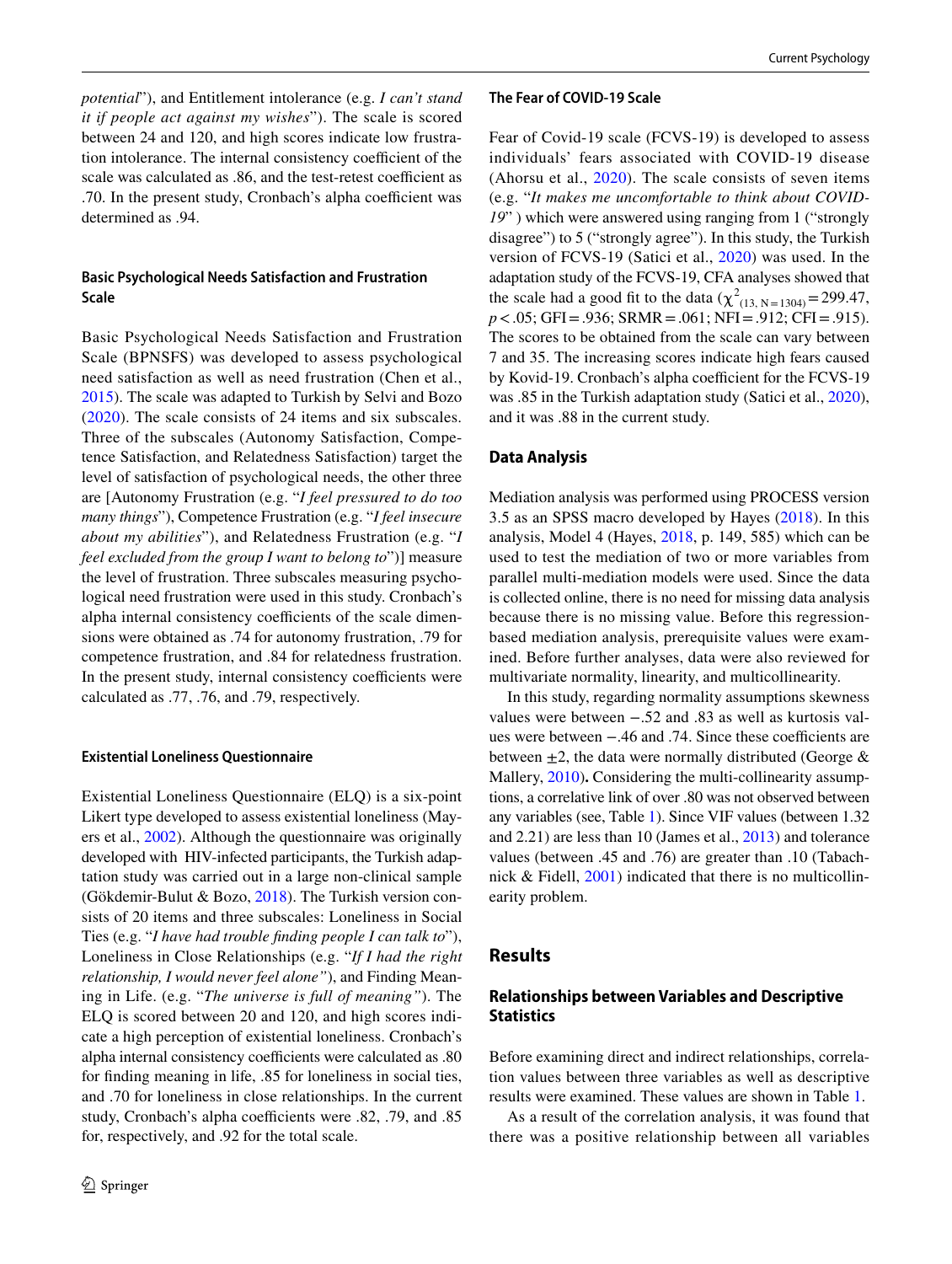<span id="page-4-0"></span>**Table 1** Descriptive statistics and Pearson correlation coefficients for the variables  $(n=294)$ 

|                            |             | 2         | 3        | $\overline{4}$ | 5        | 6        | 7        | 8     |  |
|----------------------------|-------------|-----------|----------|----------------|----------|----------|----------|-------|--|
| 1. Gender                  |             |           |          |                |          |          |          |       |  |
| 2. Age                     | .08         |           |          |                |          |          |          |       |  |
| 3. Frustration Intolerance | $-.11$      | $-09$     |          |                |          |          |          |       |  |
| 4. Autonomy Frustration    | $-.09$      | $-.05$    | $.47***$ |                |          |          |          |       |  |
| 5. Competence Frustration  | $-.04$      | $-.23***$ | $.38***$ | $.60***$       |          |          |          |       |  |
| 6. Relatedness Frustration | $.15*$      | $-.11$    | $.23***$ | $.46***$       | $.65***$ |          |          |       |  |
| 7. Existential Loneliness  | .10         | $-.19***$ | $.30***$ | $.48***$       | $.61***$ | $.68***$ |          |       |  |
| 8. Fear of COVID-19        | $-.30^{**}$ | .07       | $.42***$ | $.27***$       | $.22***$ | $.17***$ | $.16***$ |       |  |
| M                          | .41         | 29.32     | .80      | 11.86          | 9.5      | 8.5      | 47.36    | 17.79 |  |
| SD                         | .49         | 7.65      | 17.91    | 3.56           | 3.34     | 3.22     | 17.24    | 5.99  |  |
|                            |             |           |          |                |          |          |          |       |  |



(*p*<.05). Before mediation analysis, the predictive power of frustration intolerance on existential loneliness was examined (see, Table [1\)](#page-4-0). The results showed that 12% of existential loneliness was explained by frustration intolerance  $(\beta = .26)$ .

#### **Results of Mediation Analysis**

In the mediation analysis, it was examined whether the psychological need frustration mediated the relationship between frustration intolerance and existential loneliness by controlling age and fear of COVID-19. The autonomy frustration, competence frustration, and relatedness frustration, which are three sub-dimensions of psychological need frustration, were included in the model separately. Results for this analysis are shown in Fig. [1.](#page-4-1)

When the direct effects of variables are examined, it was observed that frustration intolerance predicted autonomy frustration ( $\beta$ =.43,  $p$ <.001), relatedness frustration ( $\beta$ =.18,  $p < .01$ ), and competence frustration ( $\beta = .32$ ,  $p < .001$ ) positively. Beside, existential loneliness was positively predicted by autonomy frustration ( $\beta$ =.12,  $p$  <.05), relatedness frustration ( $\beta$ =.47,  $p$  <.001), and competence frustration ( $\beta$ =.19,  $p$ <.01). Finally, when the mediator variables included the model, the direct effect of frustration intolerance on existential loneliness became insignifcant (*c*=.26, *p*<.001, *c'*=.06, *p*>.05). Therefore, it can be inferred from these results that autonomy frustration, relatedness frustration, and competence frustration are fully mediate relations between frustration intolerance and existential loneliness (see, Hayes, [2018](#page-8-0), p. 461). The results regarding whether the full mediation efect is signifcant are shown in Table [2.](#page-5-0)

Bootstrap results showed that the indirect effects of autonomy frustration on the relationship between frustration intolerance and existential loneliness are signifcant  $(X \to M1 \to Y = .050, %95CI = .002, .101)$ . Similarly, the indirect effects of relatedness frustration on the relationship between frustration intolerance and existential loneliness



<span id="page-4-1"></span>**Fig. 1** Parallel multiple mediation model for the direct and indirect efects of frustration intolerance on existentinal loneliness through autonomy frustration, relatedness frustration, and competence frustration, controling age and fear of COVID-19.  $\binom{*}{p}$  <.05  $\binom{*}{p}$  <.01  $\binom{***}{p}$  <.01

are signifcant (*X→M2→Y*=.084, %95CI=.031, .144). Finally, the indirect efects of competence frustration on the relationship between frustration intolerance and existential loneliness are also significant  $(X \rightarrow M3 \rightarrow Y = .061$ ,  $%95CI = .019, .112$ . In addition, it was determined that all variables in the model together explain 52% of the existential loneliness. Consequently, need frustration had a full mediating efect on the relationship between frustration intolerance and existential loneliness.

## **Discussion**

In this study, it was aimed to explore whether frustration intolerance predicts existential loneliness through psychological need frustration. As a result of the research, existential loneliness was signifcantly predicted by frustration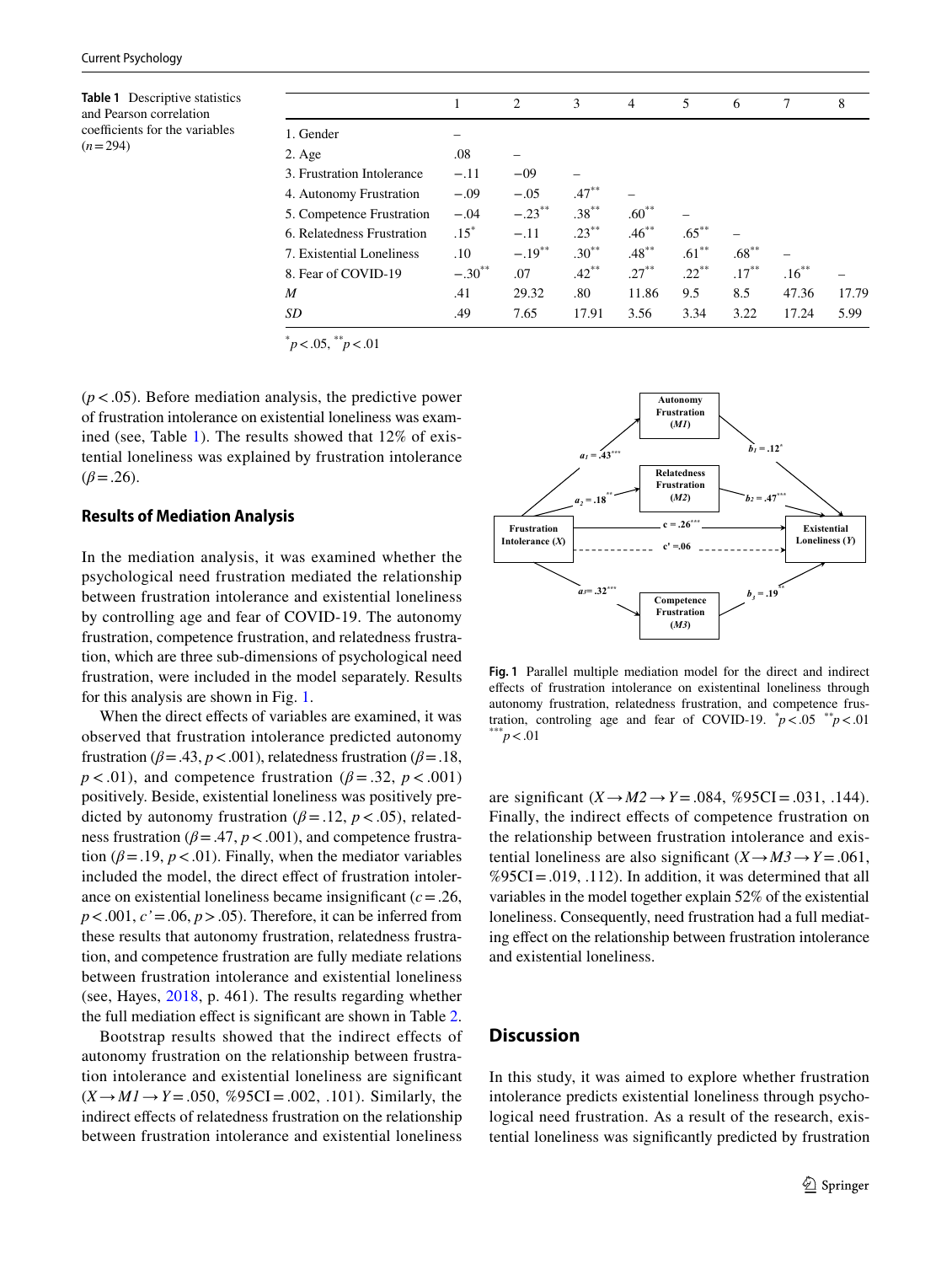<span id="page-5-0"></span>

| <b>Table 2</b> Parameters and 95% CIs for the paths of the mediation model |  |
|----------------------------------------------------------------------------|--|
|----------------------------------------------------------------------------|--|

| Indirect Effects                                                                                                  | <b>Bootstrap Coeff</b> | SЕ   | %95 CI |       |  |
|-------------------------------------------------------------------------------------------------------------------|------------------------|------|--------|-------|--|
|                                                                                                                   |                        |      | Lower  | Upper |  |
| Frustration Intolerance $(X) \rightarrow$ Autonomy Frustration $(MI) \rightarrow$ Existential Loneliness $(Y)$    | .050                   | .025 | .002   | .101  |  |
| Frustration Intolerance $(X) \rightarrow$ Relatedness Frustration $(M2) \rightarrow$ Existential Loneliness $(Y)$ | .084                   | .029 | .031   | .144  |  |
| Frustration Intolerance $(X) \rightarrow$ Competence Frustration $(M3) \rightarrow$ Existential Loneliness $(Y)$  | .061                   | .024 | .019   | .112  |  |

*SE* Standard Error*; CI* Confdence Interval

intolerance, and psychological need frustration fully mediated this relationship.

The result of this research indicated that frustration intolerance is a signifcant predictor of existential loneliness. This fnding relatively contradicts the view that the experience resulting from uncertainty in the existential process is largely determined as a result of intuitive and insightful evaluations rather than rational views (van den Bos, [2009](#page-7-31)). Accordingly, although existential loneliness is arguably intuitively and emotionally felt, frustration intolerance-related beliefs may also shut the self into its own imprisonment. In other words, in line with the views of the REBT, existential loneliness which may occur intuitively and emotionally may arise from dogmatic demands for oneself, success and relationships. The setting of rigid standards for the self is also theoretically considered as the main trigger of alienation (Horney, [1992](#page-7-32)). What is more, the prediction of frustration intolerance to existential loneliness in this study indirectly coincides with the studies revealing the relationship between low frustration intolerance and high depressive symptoms (Filippello et al., [2014\)](#page-6-10). Although it is theoretically argued that, the cognitive-behavioral perspective may be insufficient in existential issues, however, in a meta-analysis study examining interventions for death anxiety, it was revealed that the most efective therapeutic intervention was the cognitivebehavioral approach (Menzies et al., [2018](#page-7-33)). Considering the above fnding and this fnding that frustration intolerance predicts existential loneliness together, it can be argued that the Rational Emotional Therapy approach may be efective in existential issues.

Another fnding of the study is that autonomy, competence, and relatedness frustration which are the dimensions of psychological need frustrations were mediators in the relationship between frustration intolerance and existential loneliness. The fnding regarding mediating roles of autonomy frustration, in this study, as in the same direction with the research fnding that autonomy frustration is an important determinant of depressive symptoms in both individualistic and collective cultures (Chen et al., [2015](#page-6-14)). This fnding for the relatedness frustration coincides with the theoretical proposition that existential loneliness can occur as in consequence of the lack of relational encounters (Yalom, [1980\)](#page-8-0). It can be speculated that the way competence is mediated, one can experience a sense of control through relationships, and this can reduce existential loneliness. Further, in this context, it is argued that frustration intolerance can be triple in the elimination of problems beyond the passive acceptance of external reality (Harrington, [2011](#page-7-5)). Therefore, the fnding in this study, which suggests the relationship between high psychological need frustration and high frustration intolerance, is in line with the research fnding that irrational beliefs are an important determinant of self-determination motivation in athletes (Davis & Turner, [2020](#page-6-13)).

# **Conclusion**

As a result of the research, it was revealed that frustration intolerance and need frustration are signifcant predictors of existential loneliness, independent of the fear of COVID-19. This fnding shed light on the fact that the propositions of self-determination theory and rational emotional therapy may together form a metatheory for coping with existential loneliness. The fndings of this study relatively support the argument that cognitive-behavioral approaches should include more existential issues and integrate with existential approaches (Heidenreich et al., [2021](#page-7-34)). Therefore, this study has an important result in terms of flling a gap that classical cognitive-behavioral therapy has in understanding human nature.

### **Limitations and Recommendations**

Firstly, although structured quantitative methods may be criticized in obtaining knowledge in existential approaches a mediation test has been performed in this study within the scope of methodological pluralism. In further inquiries on existential loneliness, questions based on phenomenological and grounded theory can contribute to the portray of inclusive knowledge.

Secondly, in this research, although the diversity of the participants and the sampling adequacy according to the purpose are relatively achieved through the online data collection method, existential loneliness can be investigated by using diferent sampling methods from a wider population in future studies. Given that, existential loneliness can be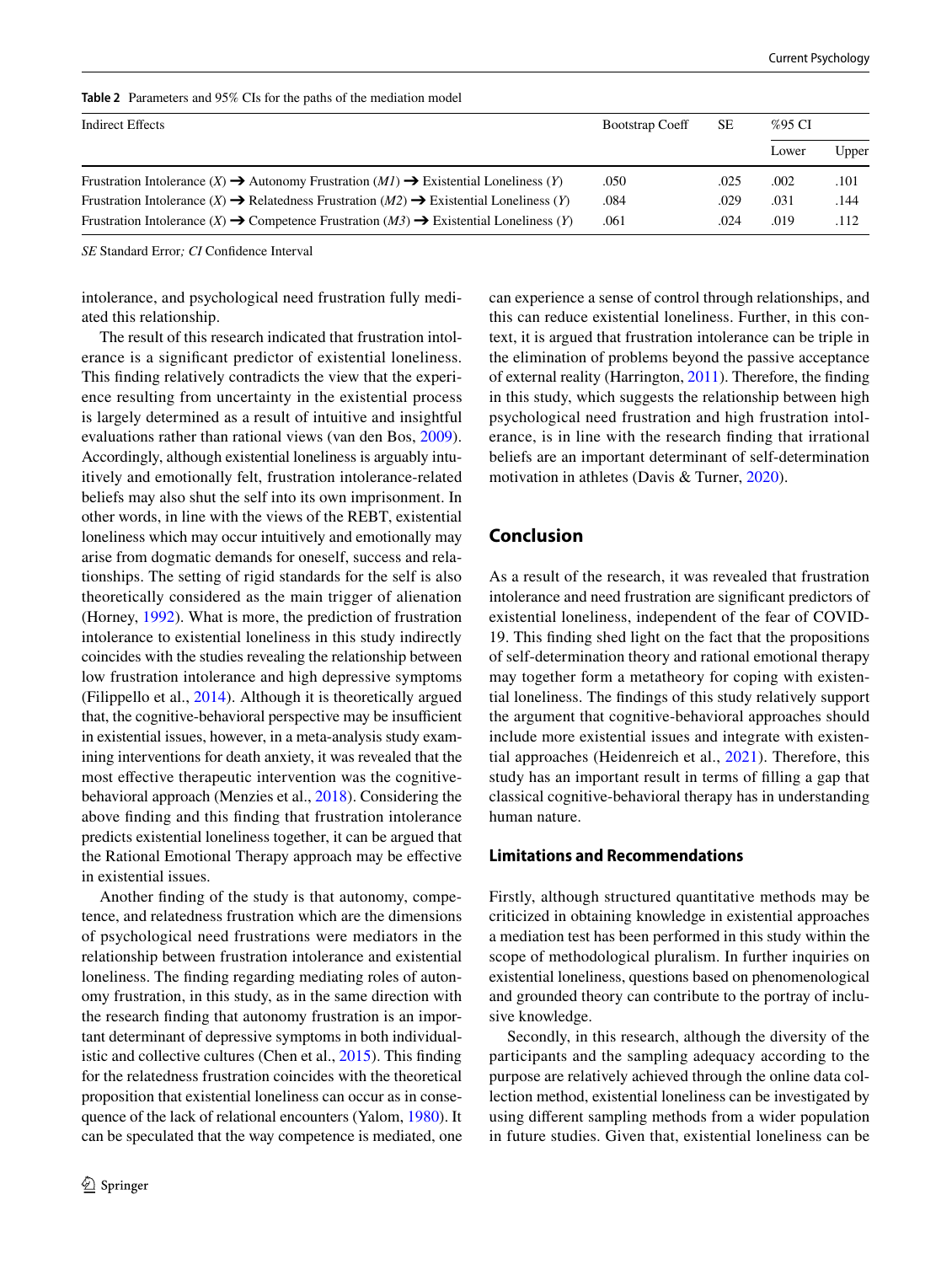perceived intuitively as much as a cognitive assessment, the experiential sampling method can reveal important fndings in this regard.

Third, this research was conducted descriptively and cross-sectionally. In future research, in order to examine the formation, development as well as coping with existential loneliness, encounter group studies and mixed research design supported by longitudinal qualitative inquiry can reveal seminal fndings.

**Data Availability** The datasets generated during and/or analyzed during the current study are available from the authors on reasonable request.

#### **Declarations**

**Ethical Statement** All procedures conducted were approved by the Nevşehir Hacı Bektaş Veli University Scientifc Research and Ethical Board (Protocol Number: E.9753, Date: 14.05.2020).

**Informed Consent Inform** Informed consent was obtained from all participants included in the study.

**Conflict of Interest** It has been reported by the authors that there is no confict of interest.

# **References**

- <span id="page-6-21"></span>Ahorsu, D. K., Lin, C. Y., Imani, V., Saffari, M., Griffiths, M. D., & Pakpour, A. H. (2020). The fear of COVID-19 scale: Development and initial validation. *International Journal of Mental Health and Addiction*. Advance online publication. [https://doi.org/10.1007/](https://doi.org/10.1007/s11469-020-00270-8) [s11469-020-00270-8](https://doi.org/10.1007/s11469-020-00270-8)
- <span id="page-6-16"></span>Bartholomew, K. J., Ntoumanis, N., Ryan, R. M., Bosch, J. A., & Thøgersen-Ntoumani, C. (2011). Self-determination theory and diminished functioning: The role of interpersonal control and psychological need thwarting. *Personality and Social Psychology Bulletin, 37*(11), 1459–1473. [https://doi.org/10.1177/01461](https://doi.org/10.1177/0146167211413125) [67211413125](https://doi.org/10.1177/0146167211413125)
- <span id="page-6-0"></span>Bekhet, A. K., Zauszniewski, J. A., & Nakhla, W. E. (2008). Loneliness: A concept analysis. *Nursing Forum (Hillsdale), 43*(4), 207–213.<https://doi.org/10.1111/j.1744-6198.2008.00114.x>
- <span id="page-6-18"></span>Boone, L., Vansteenkiste, M., Soenens, B., Van der Kaap-Deeder, J., & Verstuyf, J. (2014). Self-critical perfectionism and binge eating symptoms: A longitudinal test of the intervening role of psychological need frustration. *Journal of Counseling Psychology, 61*(3), 363–373.<https://doi.org/10.1037/a0036418>
- <span id="page-6-1"></span>Bound Alberti, F. (2018). This "modern epidemic": Loneliness as an emotion cluster and a neglected subject in the history of emotions. *Emotion Review, 10*(3), 242–254. [https://doi.org/10.1177/17540](https://doi.org/10.1177/1754073918768876) [73918768876](https://doi.org/10.1177/1754073918768876)
- <span id="page-6-3"></span>Bruggen, V. V., Vos, J., Westerhof, G. J., Bohlmeijer, E. T., & Glas, G. (2015). Systematic review of existential anxiety instruments. *Journal of Humanistic Psychology, 55*(2), 173–201. [https://doi.](https://doi.org/10.1177/0022167814542048) [org/10.1177/0022167814542048](https://doi.org/10.1177/0022167814542048)
- <span id="page-6-15"></span>Campbell, R., Vansteenkiste, M., Delesie, L., Tobback, E., Mariman, A., Vogelaers, D., & Mouratidis, A. (2018). Reciprocal associations between daily need-based experiences, energy, and sleep in

chronic fatigue syndrome. *Health Psychology, 37*(12), 1168–1178. <https://doi.org/10.1037/hea0000621>

- <span id="page-6-14"></span>Chen, B., Vansteenkiste, M., Beyers, W., Boone, L., Deci, E. L., Van der Kaap-Deeder, J., Lens, W., Matos, L., Mouratidis, A., Ryan, R. M., Sheldon, K. M., Soenens, B., Petegem, S. V., & Verstuyf, J. (2015). Basic psychological need satisfaction, need frustration, and need strength across four cultures. *Motivation and Emotion, 39*(2), 216–236. [https://doi.org/10.1007/](https://doi.org/10.1007/s11031-014-9450-1) [s11031-014-9450-1](https://doi.org/10.1007/s11031-014-9450-1)
- <span id="page-6-17"></span>Chung, B. P. M., Olofsson, J., Wong, F. K. Y., & Rämgård, M. (2020). Overcoming existential loneliness: A cross-cultural study. *BMC Geriatrics, 20*(1), 347–347. [https://doi.org/10.1186/](https://doi.org/10.1186/s12877-020-01753-y) [s12877-020-01753-y](https://doi.org/10.1186/s12877-020-01753-y)
- <span id="page-6-4"></span>Constantino, M. J., Sommer, R. K., Goodwin, B. J., Coyne, A. E., & Pinel, E. C. (2019). Existential isolation as a correlate of clinical distress, beliefs about psychotherapy, and experiences with mental health treatment. *Journal of Psychotherapy Integration, 29*(4), 389–399.<https://doi.org/10.1037/int0000172>
- <span id="page-6-20"></span>Davidov, J., Russo-Netzer, P. J. A., & Stress, & Coping. (2021). Exploring the phenomenological structure of existential anxiety as lived through transformative life experiences. *Anxiety, Stress, and Coping*, 1–16. <https://doi.org/10.1080/10615806.2021.1921162>
- <span id="page-6-13"></span>Davis, H., & Turner, M. J. (2020). The use of rational emotive behavior therapy (REBT) to increase the self-determined motivation and psychological well-being of triathletes. *Sport Exercise and Performance Psychology, 9*(4), 489–505. [https://doi.org/10.1037/](https://doi.org/10.1037/spy0000191) [spy0000191](https://doi.org/10.1037/spy0000191)
- <span id="page-6-11"></span>Deci, E. L., & Ryan, R. M. (1985). *Intrinsic motivation and self-determination in human behavior*. Springer.
- <span id="page-6-12"></span>Deci, E. L., & Ryan, R. M. (2008). Self-determination theory: A macrotheory of human motivation, development, and health. *Canadian Psychology/Psychologie Canadienne, 49*(3), 182–185. <https://doi.org/10.1037/a0012801>
- <span id="page-6-6"></span>DiGiuseppe, R. (2011). Refection on my 32 years with Albert Ellis. *Journal of Rational-Emotive & Cognitive-Behavior Therapy, 29*(4), 220–227.<https://doi.org/10.1007/s10942-010-0118-9>
- <span id="page-6-7"></span>Dryden, W., & David, D. (2008). Rational emotive behavior therapy: Current status. *Journal of Cognitive Psychotherapy, 22*(3), 195– 209.<https://doi.org/10.1891/0889-8391.22.3.195>
- <span id="page-6-9"></span>Efstathiou, N. (2013). *Self-control and well-being: The moderating roles of frustration intolerance and emotional intensity*. (dissertation/thesis), ProQuest Dissertations Publishing.
- <span id="page-6-19"></span>Ettema, E. J., Derksen, L. D., & Leeuwen, E. V. (2010). Existential loneliness and end-of-life care: A systematic review. *Theoretical Medicine and Bioethics, 31*(2), 141–169. [https://doi.org/10.1007/](https://doi.org/10.1007/s11017-010-9141-1) [s11017-010-9141-1](https://doi.org/10.1007/s11017-010-9141-1)
- <span id="page-6-10"></span>Filippello, P., Harrington, N., Buzzai, C., Sorrenti, L., & Costa, S. (2014). The relationship between frustration intolerance, unhealthy emotions, and assertive behaviour in Italian students. *Journal of Rational-Emotive & Cognitive-Behavior Therapy, 32*(4), 257–278.<https://doi.org/10.1007/s10942-014-0193-4>
- <span id="page-6-8"></span>Filippello, P., Harrington, N., Costa, S., Buzzai, C., & Sorrenti, L. (2018). Perceived parental psychological control and school learned helplessness: The role of frustration intolerance as a mediator factor. *School Psychology International, 39*(4), 360–377. <https://doi.org/10.1177/0143034318775140>
- <span id="page-6-2"></span>Funch, B. S. (2021). Art, emotion, and existential well-being. *Journal of Theoretical and Philosophical Psychology, 41*(1), 5–17. [https://](https://doi.org/10.1037/teo0000151) [doi.org/10.1037/teo0000151](https://doi.org/10.1037/teo0000151)
- <span id="page-6-22"></span>George, D., & Mallery, M. (2010). *SPSS for windows step by step: A simple guide and reference, 17.0 update* (10th ed.). Pearson.
- <span id="page-6-5"></span>Gökdemir-Bulut, B. P., & Bozo, Ö. (2018). The psychometric validity and reliability of the Turkish version of the existential loneliness questionnaire. *Current Psychology, 37*(1), 401–413. [https://doi.](https://doi.org/10.1007/s12144-016-9534-z) [org/10.1007/s12144-016-9534-z](https://doi.org/10.1007/s12144-016-9534-z)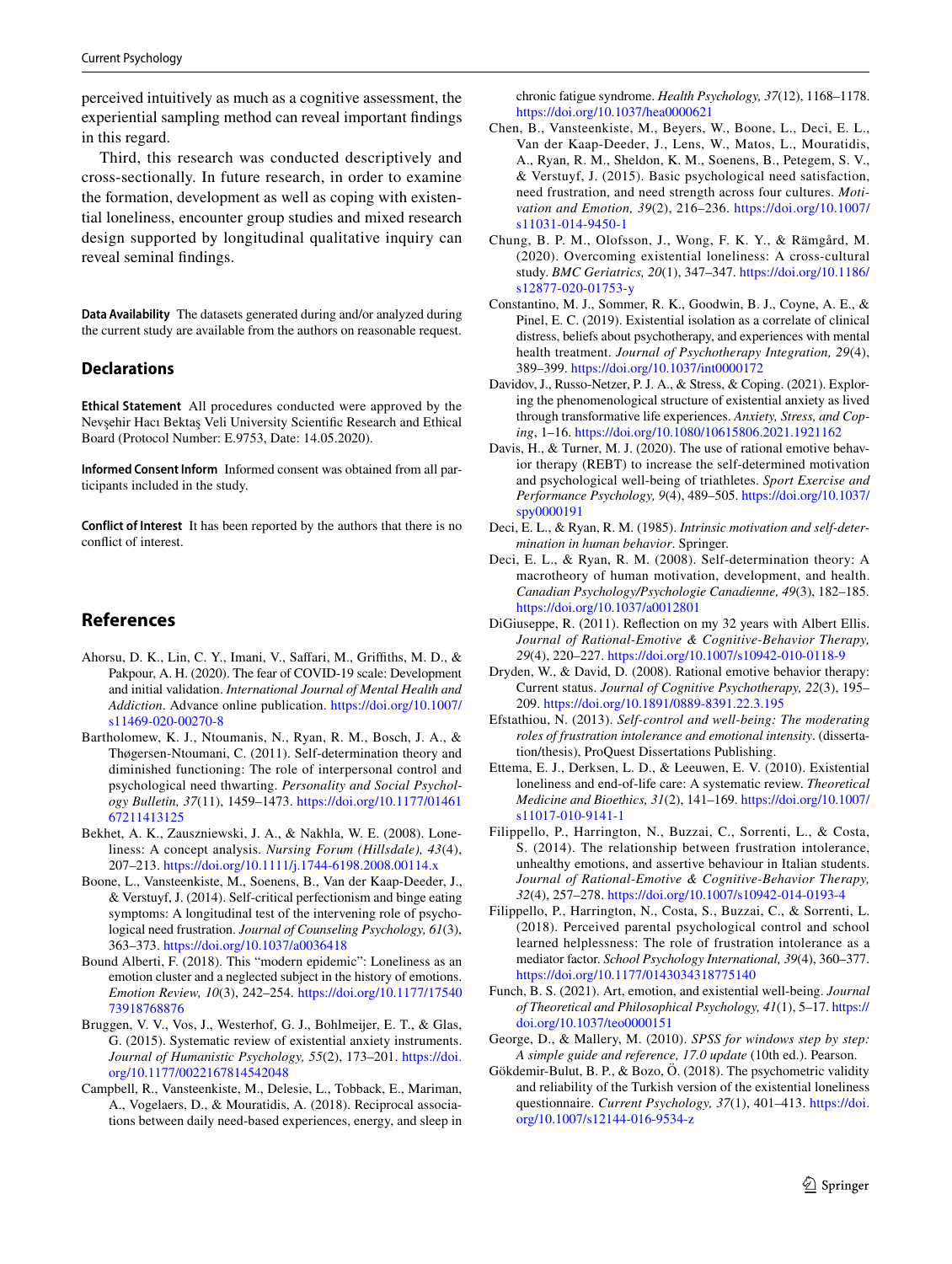- <span id="page-7-1"></span>Greening, T. (1992). Existential challenges and responses. *The Humanistic Psychologist, 20*(1), 111–115. [https://doi.org/10.1080/08873](https://doi.org/10.1080/08873267.1992.9986784) [267.1992.9986784](https://doi.org/10.1080/08873267.1992.9986784)
- <span id="page-7-4"></span>Harrington, N. (2005). The frustration discomfort scale: Development and psychometric properties. *Clinical Psychology & Psychotherapy, 12*(5), 374–387.<https://doi.org/10.1002/cpp.465>
- <span id="page-7-6"></span>Harrington, N. (2006). Frustration intolerance beliefs: Their relationship with depression, anxiety, and anger, in a clinical population. *Cognitive Therapy and Research, 30*(6), 699–709. [https://doi.org/10.1007/](https://doi.org/10.1007/s10608-006-9061-6) [s10608-006-9061-6](https://doi.org/10.1007/s10608-006-9061-6)
- <span id="page-7-5"></span>Harrington, N. (2011). Frustration intolerance: Therapy issues and strategies. *Journal of Rational-Emotive & Cognitive-Behavior Therapy, 29*(1), 4–16. <https://doi.org/10.1007/s10942-011-0126-4>
- <span id="page-7-28"></span>Hayes, A. F. (2018). *Introduction to mediation, moderation, and conditional process analysis: A regression-based approach*. Guilford Press, NY, USA.
- <span id="page-7-34"></span>Heidenreich, T., Noyon, A., Worrell, M., & Menzies, R. (2021). Existential Approaches and Cognitive Behavior Therapy: Challenges and Potential. *International Journal of Cognitive Therapy, 14*(1), 209–234.<https://doi.org/10.1007/s41811-020-00096-1>.
- <span id="page-7-13"></span>Heissel, A., Pietrek, A., Flunger, B., Fydrich, T., Rapp, M. A., Heinzel, S., & Vansteenkiste, M. (2018). The validation of the German basic psychological need satisfaction and frustration scale in the context of mental health. *European Journal of Health Psychology, 25*(4), 119–132.<https://doi.org/10.1027/2512-8442/a000017>
- <span id="page-7-22"></span>Helm, P. J. (2019). Towards a *theory of interpersonal isolation: Adding existential isolation to the mix*. (Doctoral Dissertation, The University of Arizona). The University of Arizona University Libraries. <http://hdl.handle.net/10150/632994>. Accessed 4 April 2021.
- <span id="page-7-24"></span>Heu, L. C., Hansen, N., Van Zomeren, M., Levy, A., Ivanova, T. T., Gangadhar, A., & Radwan, M. J. P. R. (2021). Loneliness across cultures with diferent levels of social embeddedness: A qualitative study. *Personal Relationships, 28*(2), 379–405.
- <span id="page-7-20"></span>Hofman, L., Vallejos, L., Cleare-Hofman, H. P., & Rubin, S. (2015). Emotion, relationship, and meaning as core existential practice: Evidence-based foundations. *Journal of Contemporary Psychotherapy, 45*(1), 11–20.<https://doi.org/10.1007/s10879-014-9277-9>
- <span id="page-7-32"></span>Horney, K. (1992). *Our inner conficts: A constructive theory of neurosis*. W W Norton & Co..
- <span id="page-7-29"></span>James, G., Witten, D., Hastie, T., & Tibshirani, R. (2013). *An introduction to statistical learning with applications in R*. Springer.
- <span id="page-7-18"></span>Long, A. E., Pinel, E. C., Daily, J. R., & Costello, A. E. (2021). Existential isolation and the struggle for belief validation. *The British Journal of Social Psychology*.<https://doi.org/10.1111/bjso.12492>
- <span id="page-7-2"></span>Mayers, A. M., & Svartberg, M. (2001). Existential loneliness: A review of the concept, its psychosocial precipitants and psychotherapeutic implications for HIV-infected women. *British Journal of Medical Psychology, 74*(4), 539–553.<https://doi.org/10.1348/000711201161082>
- <span id="page-7-26"></span>Mayers, A. M., Khoo, S. T., & Svartberg, M. (2002). The existential loneliness questionnaire: Background, development, and preliminary fndings. *Journal of Clinical Psychology, 58*(9), 1183–1193. [https://](https://doi.org/10.1002/jclp.10038) [doi.org/10.1002/jclp.10038](https://doi.org/10.1002/jclp.10038)
- <span id="page-7-33"></span>Menzies, R. E., Zuccala, M., Sharpe, L., & Dar-Nimrod, I. J. J. o. a. d. (2018). The efects of psychosocial interventions on death anxiety: A meta-analysis and systematic review of randomised controlled trials. 59, 64–73.
- <span id="page-7-14"></span>Nishimura, T., & Suzuki, T. (2016). Basic psychological need satisfaction and frustration in Japan: Controlling for the big five personality traits. *Japanese Psychological Research, 58*(4), 320–331. [https://doi.](https://doi.org/10.1111/jpr.12131) [org/10.1111/jpr.12131](https://doi.org/10.1111/jpr.12131)
- <span id="page-7-21"></span>Oishi, S., & Westgate, E. C. (2021). A psychologically rich life: Beyond happiness and meaning. *Psychological Review*. Advance online publication.<https://doi.org/10.1037/rev0000317>
- <span id="page-7-16"></span>Park, Y. C., & Pinel, E. C. (2020). Existential isolation and cultural orientation. *Personality and Individual Diferences, 159*, 109891. [https://](https://doi.org/10.1016/j.paid.2020.109891) [doi.org/10.1016/j.paid.2020.109891](https://doi.org/10.1016/j.paid.2020.109891)
- <span id="page-7-3"></span>Pinel, E. C., Long, A. E., Murdoch, E. Q., & Helm, P. (2017). A prisoner of one's own mind: Identifying and understanding existential isolation. *Personality and Individual Diferences, 105*, 54–63. [https://doi.](https://doi.org/10.1016/j.paid.2016.09.024) [org/10.1016/j.paid.2016.09.024](https://doi.org/10.1016/j.paid.2016.09.024)
- <span id="page-7-19"></span>Ruiz-Ortega, A. M., Álvarez, N. S., & Martos, M. P. B. (2021). Chilean validation of the frustration discomfort scale: Relation between intolerance to frustration and discomfort and emotional intelligence. *Current Psychology*.<https://doi.org/10.1007/s12144-021-02135-2>
- <span id="page-7-10"></span>Ryan, R. M., & Deci, E. L. (2000). Self-determination theory and the facilitation of intrinsic motivation, social development, and wellbeing. *American Psychologist, 55*(1), 68–78. [https://doi.org/10.](https://doi.org/10.1037/0003-066X.55.1.68) [1037/0003-066X.55.1.68](https://doi.org/10.1037/0003-066X.55.1.68)
- <span id="page-7-12"></span>Ryan, R. M., & Deci, E. L. (2006). Self-regulation and the problem of human autonomy: Does psychology need choice, self-determination, and will? *Journal of Personality, 74*(6), 1557–1586. [https://doi.org/](https://doi.org/10.1111/j.1467-6494.2006.00420.x) [10.1111/j.1467-6494.2006.00420.x](https://doi.org/10.1111/j.1467-6494.2006.00420.x)
- <span id="page-7-17"></span>Ryan, W. S., & Ryan, R. M. (2019). Toward a social psychology of authenticity: Exploring within-person variation in autonomy, congruence, and genuineness using self-determination theory. *Review of General Psychology, 23*(1), 99–112. [https://doi.org/10.1037/gpr00](https://doi.org/10.1037/gpr0000162) [00162](https://doi.org/10.1037/gpr0000162)
- <span id="page-7-27"></span>Satici, B., Gocet-Tekin, E., Deniz, M. E., & Satici, S. A. (2020). Adaptation of the fear of COVID-19 scale: Its association with psychological distress and life satisfaction in Turkey. *International Journal of Mental Health and Addiction*. Advanced publication online. [https://](https://doi.org/10.1007/s11469-020-00294-0) [doi.org/10.1007/s11469-020-00294-0](https://doi.org/10.1007/s11469-020-00294-0)
- <span id="page-7-15"></span>Schmidt, A., Neubauer, A. B., Dirk, J., & Schmiedek, F. (2020). The bright and the dark side of peer relationships: Diferential efects of relatedness satisfaction and frustration at school on afective wellbeing in children's daily lives. *Developmental Psychology, 56*(8), 1532–1546. <https://doi.org/10.1037/dev0000997>
- <span id="page-7-25"></span>Selvi, K., & Bozo, Ö. (2020). The dark side of bodybuilding: The role of bodybuilding activities in compensation of frustrated basic psychological needs. *Motivation and Emotion*, 1–19. [https://doi.org/10.](https://doi.org/10.1007/s11031-019-09805-6) [1007/s11031-019-09805-6](https://doi.org/10.1007/s11031-019-09805-6)
- <span id="page-7-0"></span>Sköld, A. B., & Roald, T. (2020). An existential structure of love. *The Humanistic Psychologist.* <https://doi.org/10.1037/hum0000165>
- <span id="page-7-9"></span>Stanković, S., & Vukosavljević-Gvozden, T. (2011). The relationship of a measure of frustration intolerance with emotional dysfunction in a student sample. *Journal of Rational-Emotive & Cognitive-Behavior Therapy, 29*(1), 17–34.<https://doi.org/10.1007/s10942-011-0128-2>
- <span id="page-7-7"></span>Stanković, S., Matić, M., Vukosavljević-Gvozden, T., & Opačić, G. (2015). Frustration intolerance and unconditional self-acceptance as mediators of the relationship between perfectionism and depression. *Psihologija, 48*(2), 101–117.<https://doi.org/10.2298/PSI1502101S>
- <span id="page-7-30"></span>Tabachnick, B. G., & Fidell, L. S. (2001). *Using multivariate statistics* (4th ed.). Allyn and Bacon.
- <span id="page-7-8"></span>Uzun-Ozer, B., Demir, A., & Harrington, N. (2012). Psychometric properties of frustration discomfort scale in a Turkish sample. Psychological Reports*,* 111(1), 117–128. [https://doi.org/10.2466/08.02.18.](https://doi.org/10.2466/08.02.18.PR0.111.4.117-128) [PR0.111.4.117-128](https://doi.org/10.2466/08.02.18.PR0.111.4.117-128).
- <span id="page-7-31"></span>van den Bos, K. (2009). Making sense of life: The existential self trying to deal with personal uncertainty. *Psychological Inquiry, 20*(4), 197–217.<https://doi.org/10.1080/10478400903333411>
- <span id="page-7-23"></span>van Tilburg, T. G. (2021). Social, emotional, and existential loneliness: A test of the multidimensional concept. *The Gerontologist, 61*(7), e335–e344.
- <span id="page-7-11"></span>Vansteenkiste, M., & Ryan, R. M. (2013). On psychological growth and vulnerability: Basic psychological need satisfaction and need